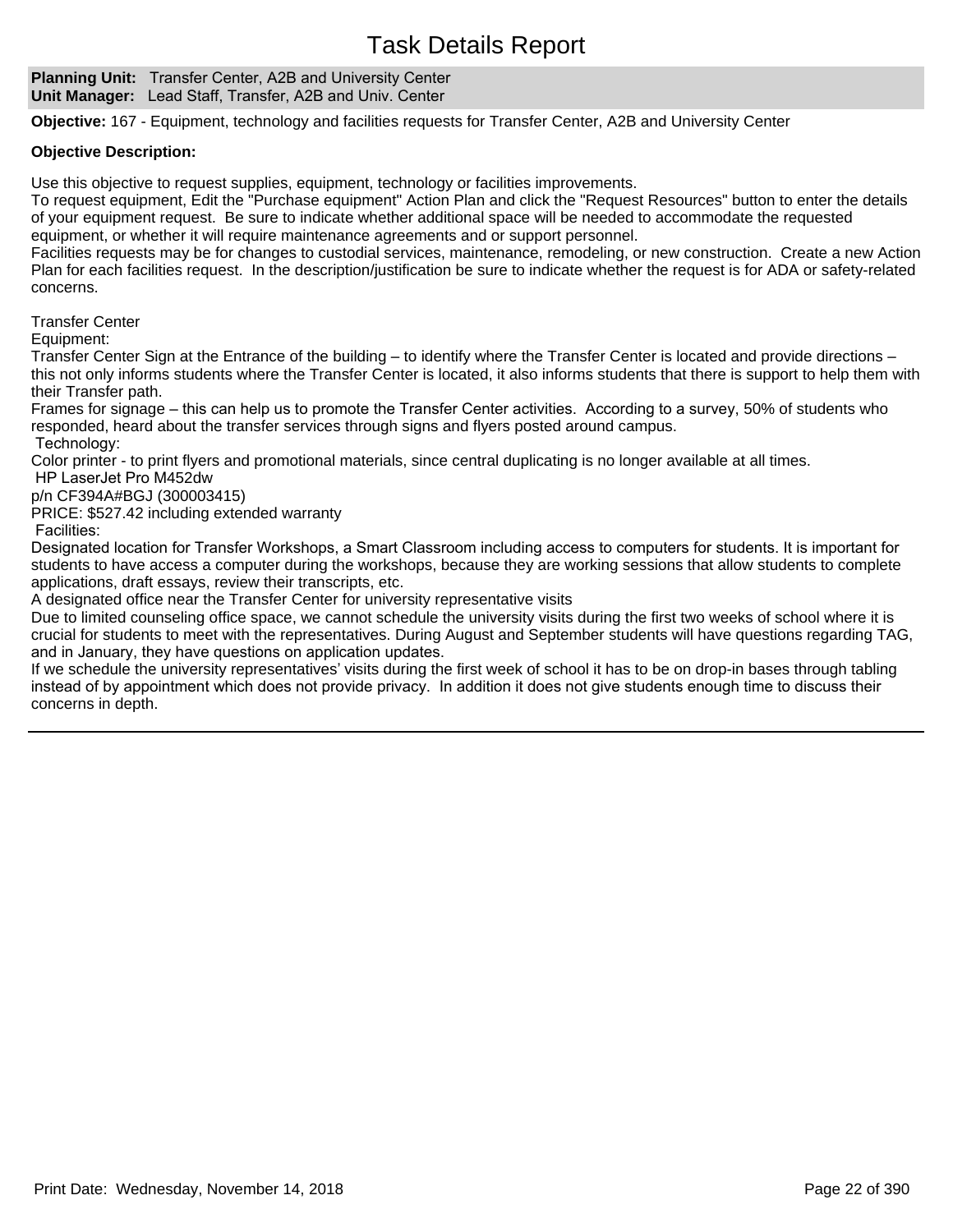| <b>Start Date:</b><br>3/31/2015 | Task Type:<br>Departmental Action<br>Plan | <b>Priority Level:</b><br>High | <b>Task Order:</b> |
|---------------------------------|-------------------------------------------|--------------------------------|--------------------|
| Due Date:                       | <b>Completion Date:</b>                   | <b>Task Status:</b>            | <b>Budget:</b>     |
|                                 |                                           | New                            | \$529              |

Purchase instructional equipment and/or technology to enhance student learning and success.

# **Budget Remarks:**

| Date:              | Name: | Remarks: |  |
|--------------------|-------|----------|--|
| No Data to Display |       |          |  |

# **Budget Details:**

| <b>GL Code</b> | <b>Account</b>                                       | <b>Description</b>       | <b>Requested</b> | <b>Approved</b> |
|----------------|------------------------------------------------------|--------------------------|------------------|-----------------|
| Supply         | <b>Transfer Center, A2B</b><br>and University Center | Signage                  | \$1.00           | \$0.00          |
| <b>ITech</b>   | Transfer Center, A2B<br>and University Center        | color printer            | \$527.00         | \$886.00        |
| Facili         | <b>Transfer Center, A2B</b><br>and University Center | Transfer workshop center | \$1.00           | \$0.00          |

| Name:              | Email: |
|--------------------|--------|
| No Data to Display |        |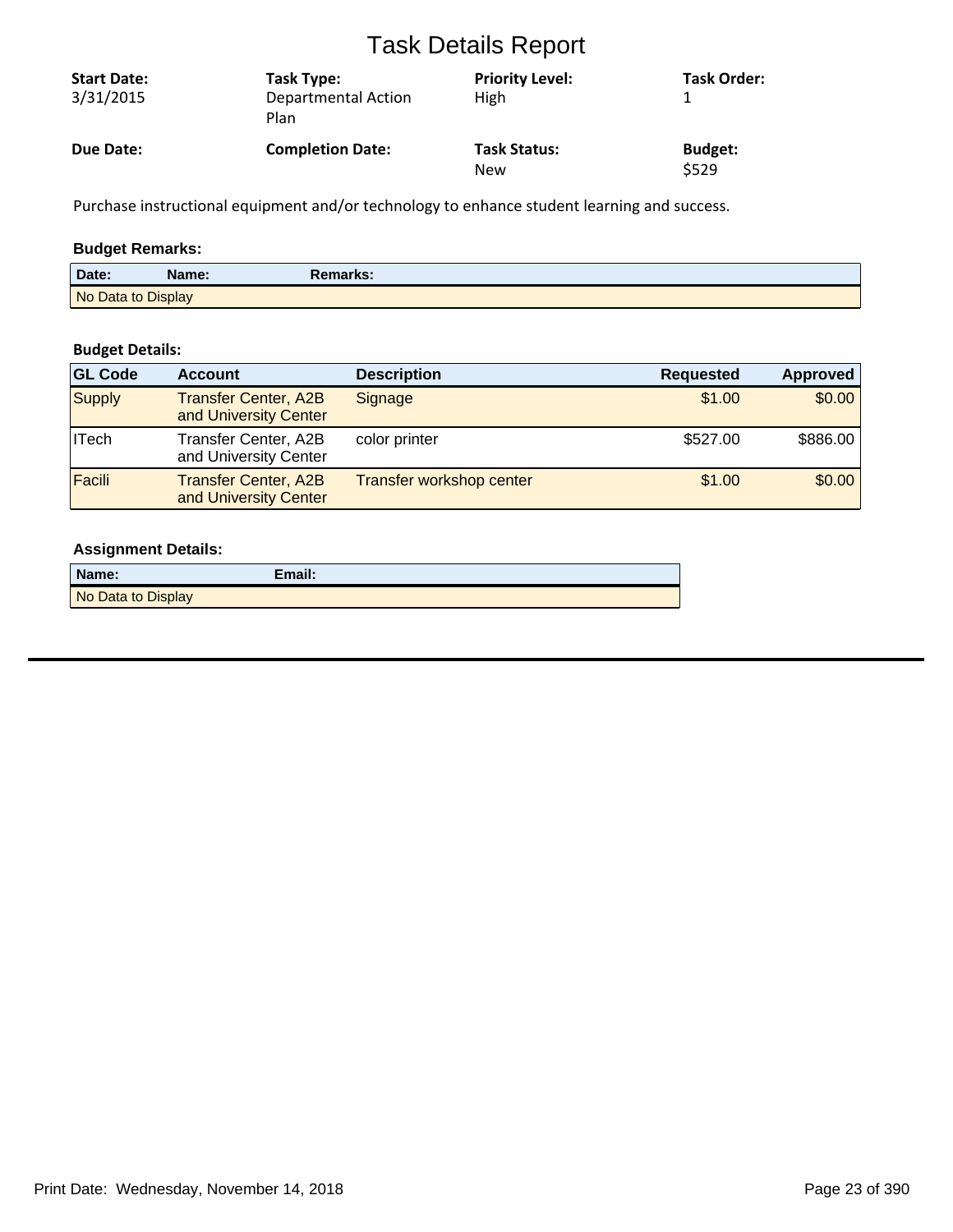**Planning Unit:** Transfer Center, A2B and University Center **Unit Manager:** Lead Staff, Transfer, A2B and Univ. Center

**Objective:** 479 - Strategic Action Plans for Transfer Center, A2B and University Center

## **Objective Description:**

Professional Development is necessary to engage with the state-wide policy changes as well as within individual higher education intuitions. This will benefit the college as it will provide opportunities for new strategies and innovate ways to assist students transitioning to universities, and faculty in developing new courses. Some of the Professional development that is essential to the Transfer Center Program Supervisor:

To maintain currency in the area of Transfer, the programs request a travel budget of \$2000 to cover the cost of the following: UC Counselor Conference

CSU Counselor Conference

UC Ensuring Transfer Success Conference

TCDA/WACAC meetings

TCDA Regional meetings

Other Professional Developmental meeting/conferences such as Student Equity conferences

Other meetings as necessary/relevant to Transfer such as attending the informational meetings in state and out of state universities

Hosting informational Session provided by universities such as UCLA information session as training tool for all faculty and staff

Each of the above meetings and conferences has a cost rage between \$100 and \$2000.

The Transfer Center needs support from the Office of Planning, Research, and Institutional Effectiveness to identify Transfer students, collect data on the student's background and study their course taking behavior. This will help us provide and/or develop necessary services and programs for students in support of their transfer goal, collaborate with faculty and staff at other division and departments, and consequently, will increase the transfer rate and close the gap among transfer students, which is part of Educational Master Plan.

We also need in depth training on ARGO, Dashboard, and clearing house to track transfer students to be able to reach out and create cohorts of students for specific majors.

| <b>Start Date:</b><br>2/27/2017 | Task Type:<br><b>Resource Request</b> | <b>Priority Level:</b><br><b>Medium</b> | <b>Task Order:</b>      |  |
|---------------------------------|---------------------------------------|-----------------------------------------|-------------------------|--|
| Due Date:<br>6/30/2017          | <b>Completion Date:</b>               | <b>Task Status:</b><br>New              | <b>Budget:</b><br>\$370 |  |

The chair is an old chair and the cushion and fabric on the seating is ripped.

# **Budget Remarks:**

| Date:              | lame: | marks: |  |
|--------------------|-------|--------|--|
| No Data to Display |       |        |  |

### **Budget Details:**

| <b>GL Code</b> | <b>Account</b>                                | <b>Description</b> | <b>Requested</b> | <b>Approved</b> |
|----------------|-----------------------------------------------|--------------------|------------------|-----------------|
| Supply         | Transfer Center, A2B<br>and University Center | Office Chair       | \$370.00         | \$370.00        |

| Name:              | Email: |
|--------------------|--------|
| No Data to Display |        |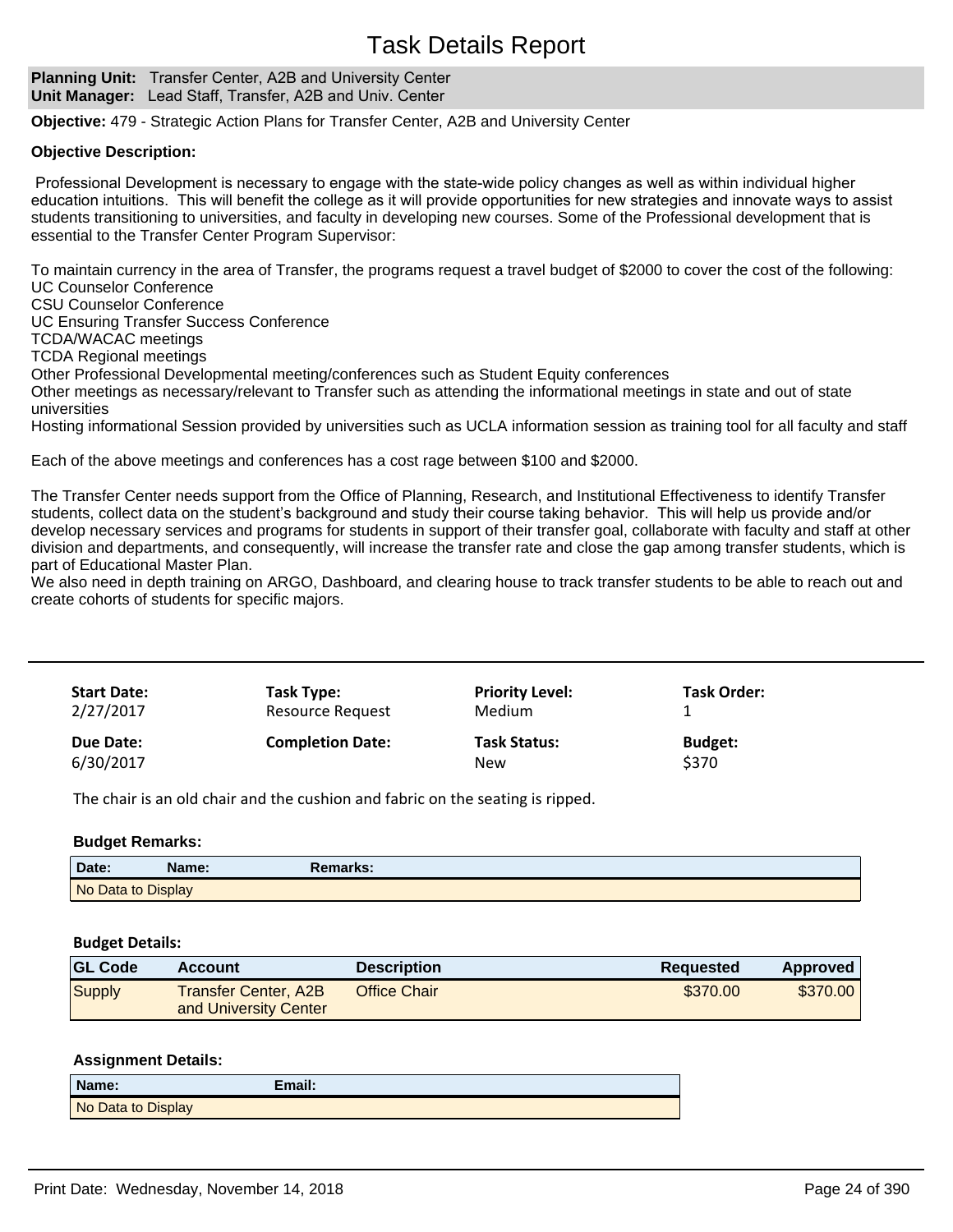| <b>Start Date:</b><br>2/27/2017 | Task Type:<br>Committee/College<br><b>Action Plan</b> | <b>Priority Level:</b><br>High | <b>Task Order:</b> |
|---------------------------------|-------------------------------------------------------|--------------------------------|--------------------|
| Due Date:                       | <b>Completion Date:</b>                               | <b>Task Status:</b>            | <b>Budget:</b>     |
|                                 |                                                       | New                            | \$62,664           |

To higher a full-time Rentention Specialist (classified Position) for the Transfer Center in support of the new program, Student Transfer Education Pathway (STEP).

## **Budget Remarks:**

| Date:              | Name: | Remarks: |  |
|--------------------|-------|----------|--|
| No Data to Display |       |          |  |

# **Budget Details:**

| <b>GL Code</b> | Account                                       | <b>Description</b>          | Reguested  | Approved |
|----------------|-----------------------------------------------|-----------------------------|------------|----------|
| <b>NIPers</b>  | Transfer Center, A2B<br>and University Center | <b>Retention Specialist</b> | \$62664.00 | \$0.00   |

## **Assignment Details:**

| Name:              | Email: |  |
|--------------------|--------|--|
| No Data to Display |        |  |

| <b>Start Date:</b> | Task Type:              | <b>Priority Level:</b>            | <b>Task Order:</b>        |
|--------------------|-------------------------|-----------------------------------|---------------------------|
| 2/27/2017          | Resource Request        | <b>Medium</b>                     |                           |
| <b>Due Date:</b>   | <b>Completion Date:</b> | <b>Task Status:</b><br><b>New</b> | <b>Budget:</b><br>\$1,000 |

Improving the workstation in the Transfer Center Reception area by adding Privacy screen. Based on an initial conversation with facility, it may approximately costs \$1000.

## **Budget Remarks:**

| Date:              | Name: | Remarks: |  |
|--------------------|-------|----------|--|
| No Data to Display |       |          |  |

#### **Budget Details:**

| <b>GL Code</b> | Account                                              | <b>Description</b>                                              | Reguested | <b>Approved</b> |
|----------------|------------------------------------------------------|-----------------------------------------------------------------|-----------|-----------------|
| Facili         | <b>Transfer Center, A2B</b><br>and University Center | Improving existing workstation by<br>adding privacy glass/wall. | \$1000.00 | \$0.00          |

| Name:              | Email: |
|--------------------|--------|
| No Data to Display |        |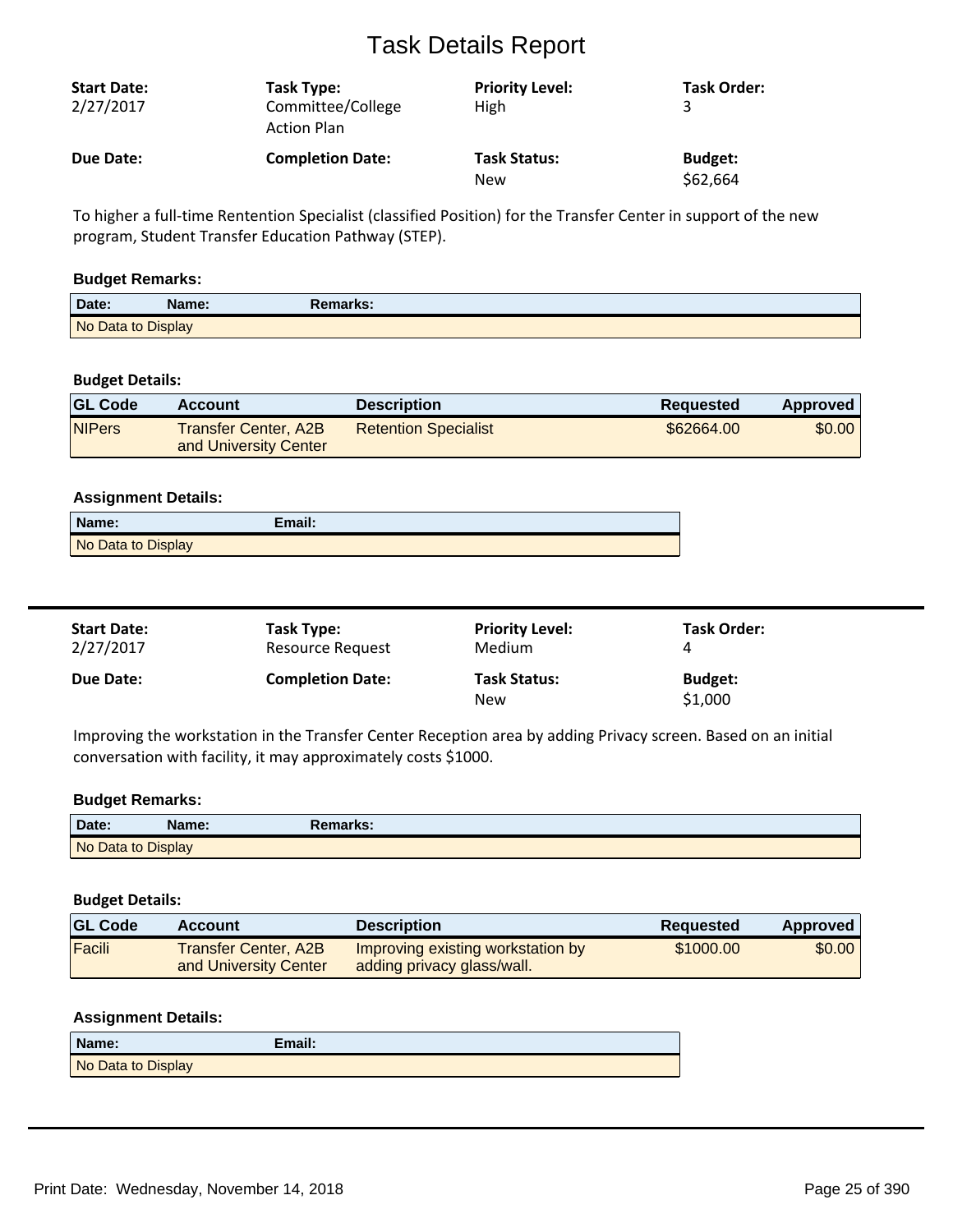| <b>Start Date:</b><br>2/27/2017 | Task Type:<br>Resource Request | <b>Priority Level:</b><br><b>Medium</b> | <b>Task Order:</b> |
|---------------------------------|--------------------------------|-----------------------------------------|--------------------|
| Due Date:                       | <b>Completion Date:</b>        | <b>Task Status:</b>                     | <b>Budget:</b>     |
| 6/30/2017                       |                                | New                                     | \$1,195            |

A laptop for the Transfer Center to use at the workshop and activities on-and off campus.

# **Budget Remarks:**

| Date:              | Name: | Remarks: |
|--------------------|-------|----------|
| No Data to Display |       |          |

## **Budget Details:**

| <b>GL Code</b> | <b>Account</b>                                | <b>Description</b> | <b>Requested</b> | <b>Approved</b> |
|----------------|-----------------------------------------------|--------------------|------------------|-----------------|
| <b>ITech</b>   | Transfer Center, A2B<br>and University Center | Laptop             | \$1195.00        | \$0.00          |

# **Assignment Details:**

| Name:              | Email: |
|--------------------|--------|
| No Data to Display |        |

| <b>Start Date:</b><br>2/28/2017 | Task Type:<br>Committee/College<br><b>Action Plan</b> | <b>Priority Level:</b><br>Medium  | Task Order:    |
|---------------------------------|-------------------------------------------------------|-----------------------------------|----------------|
| Due Date:                       | <b>Completion Date:</b>                               | <b>Task Status:</b><br><b>New</b> | <b>Budget:</b> |

To have an Office space for additional staff Retention Specailist) at the Transfer Center

# **Budget Remarks:**

| Date:              | Name: | <b>Remarks:</b> |  |
|--------------------|-------|-----------------|--|
| No Data to Display |       |                 |  |

## **Budget Details:**

| <b>GL Code</b> | Account                                              | <b>Description</b> | <b>Requested</b> | <b>Approved</b> |
|----------------|------------------------------------------------------|--------------------|------------------|-----------------|
| Facili         | <b>Transfer Center, A2B</b><br>and University Center | Office space       | \$1.00           | \$0.00          |

| Name:              | Email: |
|--------------------|--------|
| No Data to Display |        |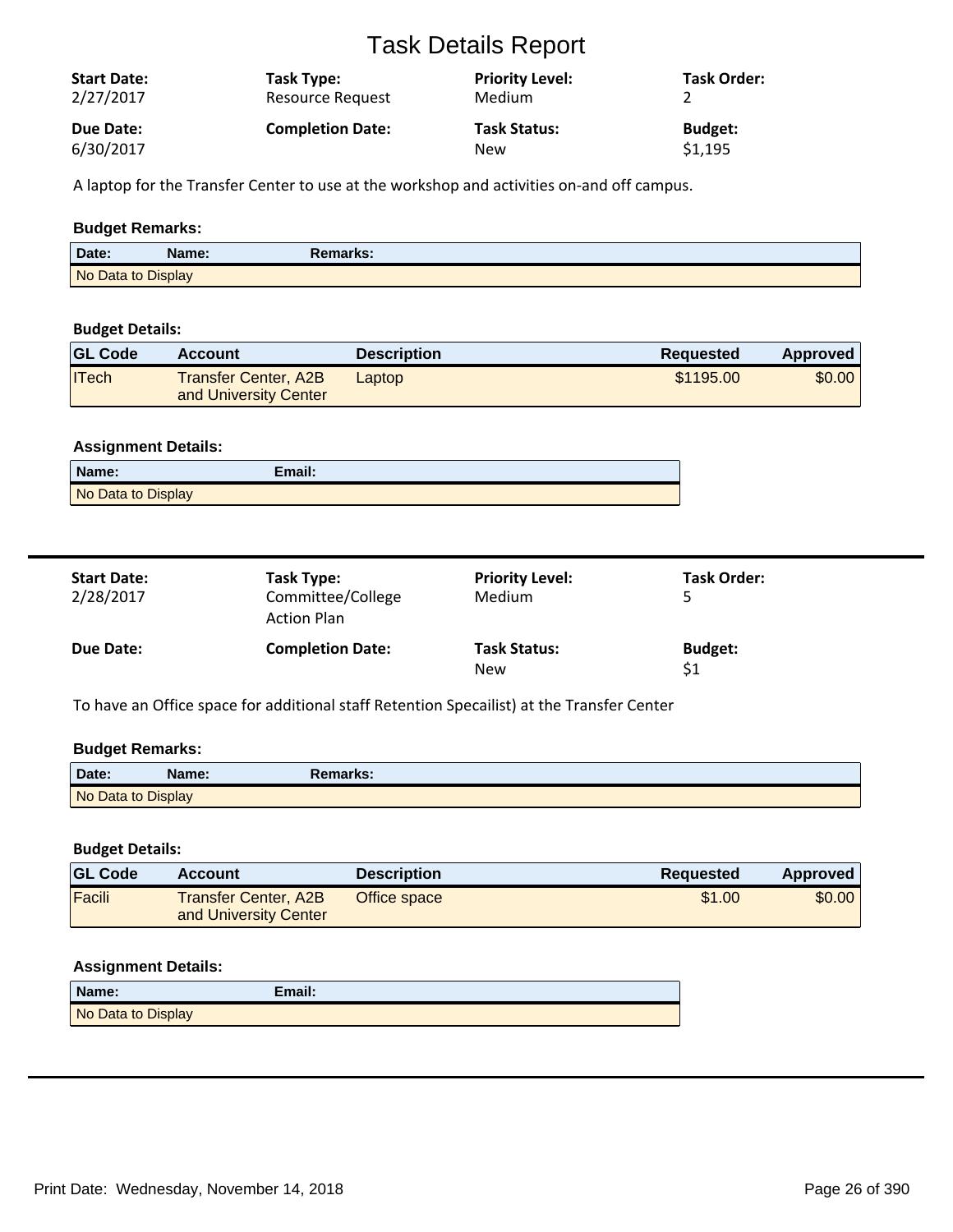**Planning Unit:** Transfer Center, A2B and University Center **Unit Manager:** Lead Staff, Transfer, A2B and Univ. Center

**Objective:** 543 - Students Transfer Education Pathway (STEP)

### **Objective Description:**

The Student Transfer Education Pathway (STEP) project aims to increase the transfer rate, by reaching out to all students with the goal of transfer, and guiding them to become proactive in their transfer planning. The impact of this project will be on the entire campus as it will increase the transfer awareness on campus through student participation, and stronger partnership between faculty and staff. STEP includes strategies to promote early identification of a major and promote "transfer intelligence" through student cohorts, grouped by major. The cohort model will break down the complex transfer process by introducing transfer information in stages, and offering an environment where students with a common goal can be supportive of each other. The anticipated starting time to implement the STEP project is September 2016.

| <b>Start Date:</b> | Task Type:              | <b>Priority Level:</b>     | Task Order:           |
|--------------------|-------------------------|----------------------------|-----------------------|
| 4/20/2016          | <b>Resource Request</b> | <b>High</b>                |                       |
| <b>Due Date:</b>   | <b>Completion Date:</b> | <b>Task Status:</b><br>New | <b>Budget:</b><br>\$0 |

See attached Innovation Fund Proposal. Requesting \$138,000

### **Budget Remarks:**

| Date.              | Name: | Remarks: |  |
|--------------------|-------|----------|--|
| No Data to Display |       |          |  |

### **Budget Details:**

| <b>GL Code</b>     | <b>Account</b> | <b>Description</b> | <b>Requested</b> | Approved |
|--------------------|----------------|--------------------|------------------|----------|
| No Data to Display |                |                    |                  |          |

| Name:              | Email: |
|--------------------|--------|
| No Data to Display |        |